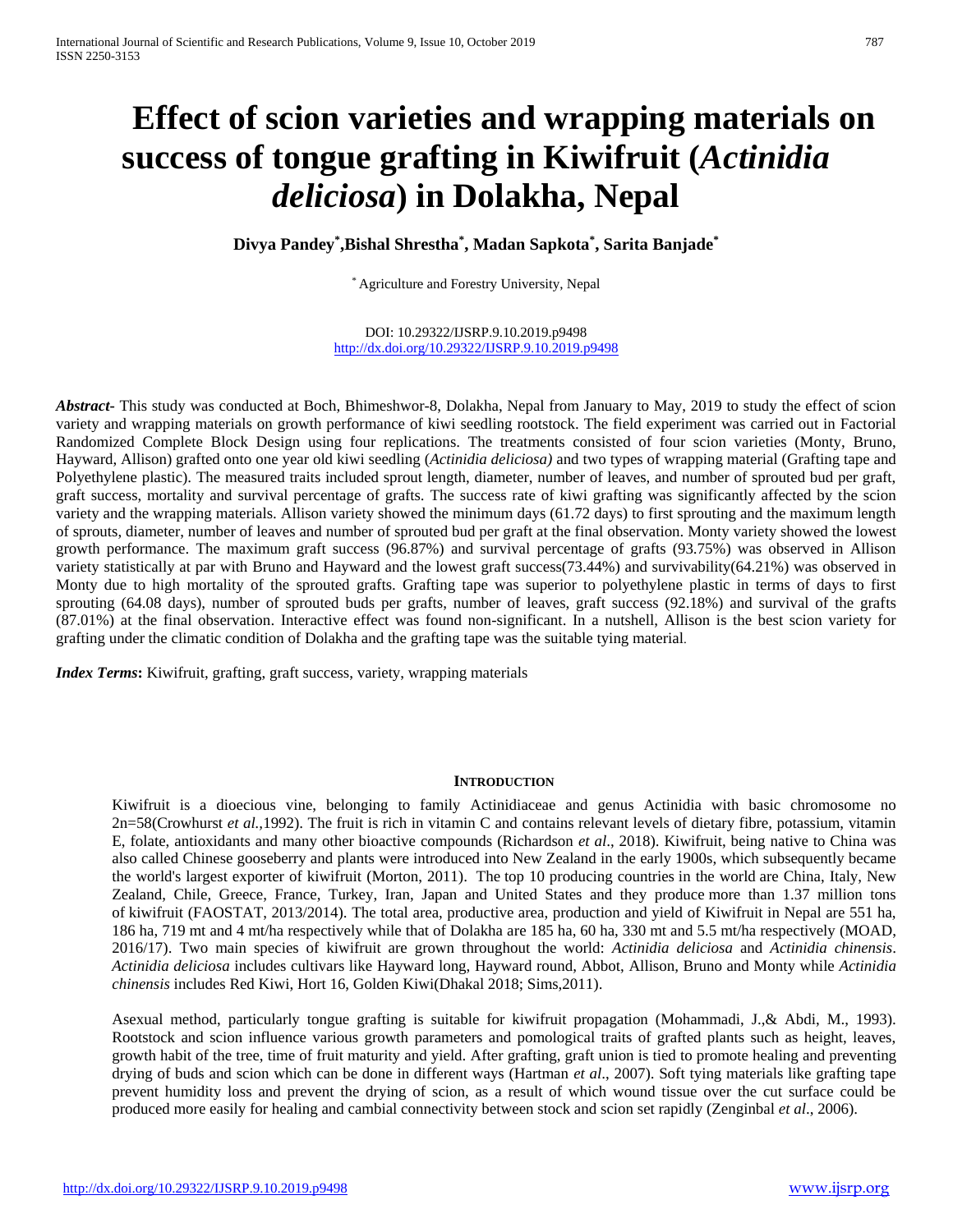Despite the escalating demand of the saplings for the commercial production, farmers usually face the problem of low graft success, which is huge loss to the kiwifruit growers. Suitable varietal identification for a particular domain/area with appropriate wrapping materials to prevent moisture desiccation is a key to achieve higher success rate. Graft incompatibility due to improper varietal selection could be the reason for graft failure. The objective of this experiment was to study the effect of different varieties of scion and tying materials on success rate and growth parameters of Kiwifruit under Dolakha condition.

#### **MATERIALS AND METHODS**

## **Experimental Site**

The research was conducted at Temperate Fruits Rootstock Development Centre,Boch, Bhimeshwor-8, Dolakha from January 21 to May 21, 2019. The site is located at an altitude of 1975 meter above sea level and 11 km west of Charikot within 27°28'-28°0' N latitude and 85°50' - 86 ° 32' E longitudes(DADO, Dolakha, 2016). The area is characterized by temperate climate with frost free winter season.

## **Climatic Data**

The average annual temperature is 14.7°C and average annual rainfall is 2091 mm. The meteorological information on maximum, minimum and average temperature was recorded from

Temperate Fruits Rootstock Development Centre.



**Figure 1: Average monthly temperature and total rainfall of Dolakha district (2019)**

## **Experimental Materials**

One year old disease-free rootstocks were uprooted and four varieties of scion, one year old terminal shoots ranging from 0.6 to 0.8 cm in diameter and 10 cm long and having 2 buds each were collected from the Temperate Fruits Rootstock Development Centre, Boch. The operation of tongue grafting was performed as bench grafting at January 21, 2019 and tied with two different types of wrapping materials. The grafts were placed under callus house having restricted light and regulated temperature to enhance callus initiation for 2 months and transplanted in the main field.

## **Experimental Design**

The experiment was laid out in 4×2 factorial Randomized Complete Block Design (RCBD) designed for heterogeneous field condition.

Factor A: Scion Variety  $V_{1=}$  Monty,  $V_{2=}$ Bruno,  $V_{3=}$  Hayward and  $V_{4=}$  Allison

Factor B: Wrapping materials  $W_1$ = Grafting Tape and  $W_2$ = Polyethylene Plastic

The experimental field was divided into four replication unit; each replication was divided into 8 plots. The size of each plot was 0.18 m<sup>2</sup> with an alley of 25 cm in between to provide space for intercultural operation. The grafts were laid out randomly in each plot in each replication with spacing of 15 cm\* 15 cm.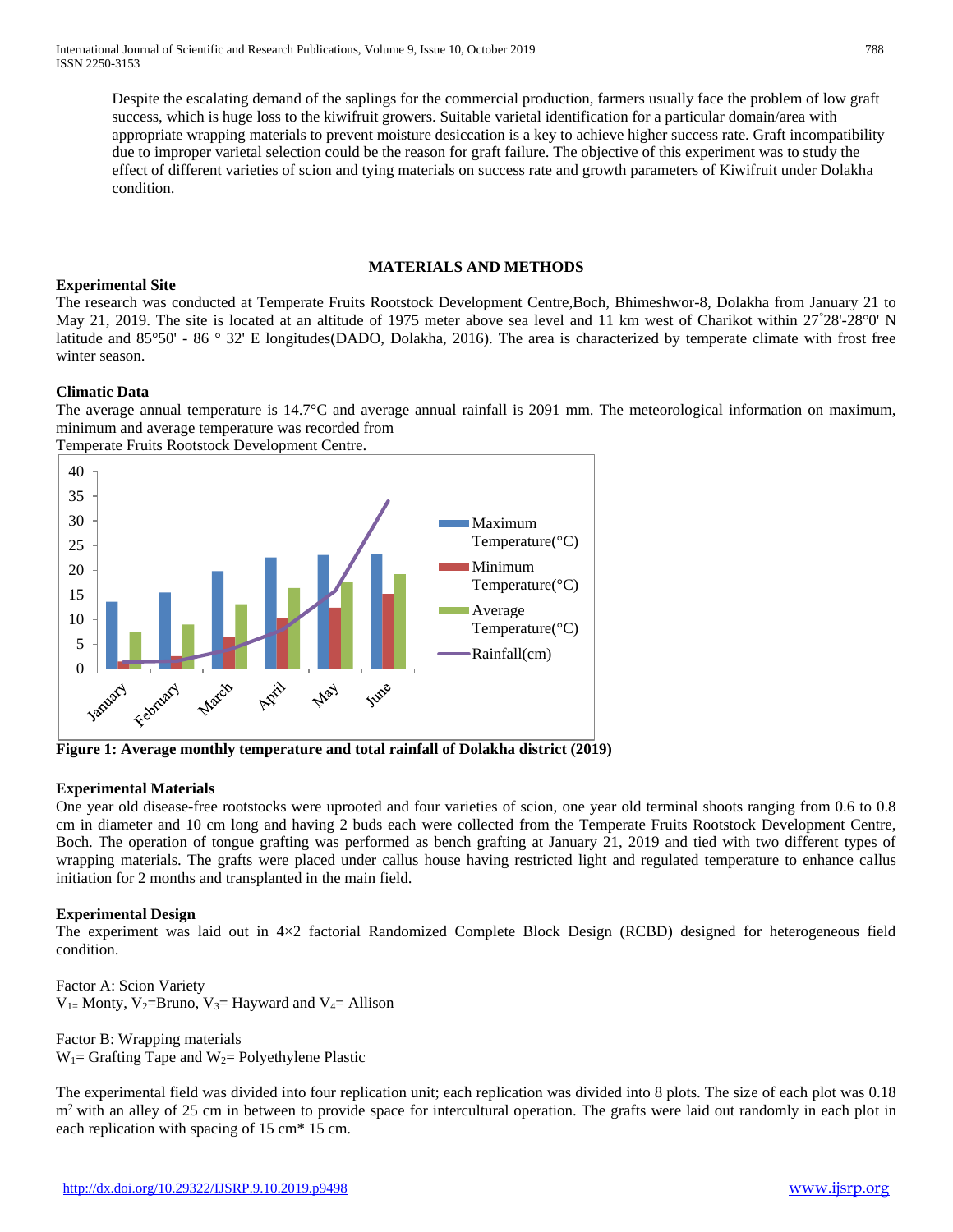### **Data collection**

To measure the growth parameters, five sample plants were taken from the central part of the plot to minimize error due to border effect

**i) Days taken to first sprouting**: The days taken to first sprouting in each treatment was recorded from the date of grafting to date of first sprout.

**ii) Average length of sprout (cm):** The length of sprouts (cm) was measured in each treatment with the help of scale in each tagged grafted plants at 75 days of grafting and at fortnight interval.

**iii) Average diameter of sprout (mm):** The diameter of selected sprout was measured in millimetre by vernier calliper at 15 days interval.

**iv) Average number of leaves:** The total number of leaves was counted on newly emerged shoots of graft at 15 days interval.

**v)Number of sprouted buds per graft:** Each scion having 2 buds were selected for grafting. The total number of sprouted buds per graft was counted at 75 days after grafting and at 130 days after grafting.

**vi) Percentage of graft success (%):** The percentage of graft success was recorded in each treatment at 4 to 5 months after grafting with the help of following formula:

Graft success percentage =  $\frac{\text{No. of sproved gratts}}{\text{Total gratted plants}} * 100$ 

**vii) Percentage of Dead grafts after sprouting (%):** The total number of dead grafts after the sprouting was recorded in each treatment at 4 to 5 months after grafting and percentage of dead grafts after sprouting was calculated as:

Dead grafts after sprouting $% = \frac{\text{Number of dead grafts after sprouting}}{\text{Total number of successful grafts}} \times 100$ 

**viii) Survival percentage (%):** The total number of successfully sprouted scion after deducting the mortality of sprouted grafts will be recorded and survival percentage will be calculated as:

> Survival% =  $\frac{T_{\text{total number of sprouted scion} - \text{Dead gratts after sprouting}}{T_{\text{total number of sprouted dcsive}}}$  $\frac{1}{2}$   $\times$  100<br>Total number of sprouted scion

## **Statistical Analysis**

The collected data was compiled by using the Ms-excel program and subjected to analysis of variance as per the procedures given in R-Studio statistical computer package for the randomized block design. Duncan's Multiple Range Test (DMRT) for mean separations was done from the reference of Gomez and Gomez (1984). Graph and tables were constructed by using the MS-Excel.

## **RESULTS AND DISCUSSIONS**

#### **Days to first sprouting**

Days taken to first sprouting of the grafted scions was found to be significantly influenced both by the scion variety and wrapping materials. Allison variety showed the minimum days (61.72 days) to first sprouting. The maximum days (69.87 days) to sprout was recorded from the Hayward variety. According to Gotame *et al*.,(2016), Hayward requires high chilling requirement of 600-800 hours for vegetative bud sprouting and is a late maturing variety. Allison however has lower winter chilling requirement (250-700) hours at 32 to 45°F and hence had lower days to first sprouting. The variation in varieties for sprouting is due to genetical differences in translocation of food reserves and change in the cambial activity (Bose *et al*, 2019).

| Table 1: Effect of Scion variety and wrapping materials on the number of days to first sprouting in Dolakha, Nepal 2019 |
|-------------------------------------------------------------------------------------------------------------------------|
|-------------------------------------------------------------------------------------------------------------------------|

| Treatments           | Days to first sprouting |
|----------------------|-------------------------|
| <b>Scion Variety</b> |                         |
| Monty                | $64.93^{bc}$            |
| <b>Bruno</b>         | 63.49 <sup>b</sup>      |
| Hayward              | 69.87c                  |
| Allison              | 61.72 <sup>a</sup>      |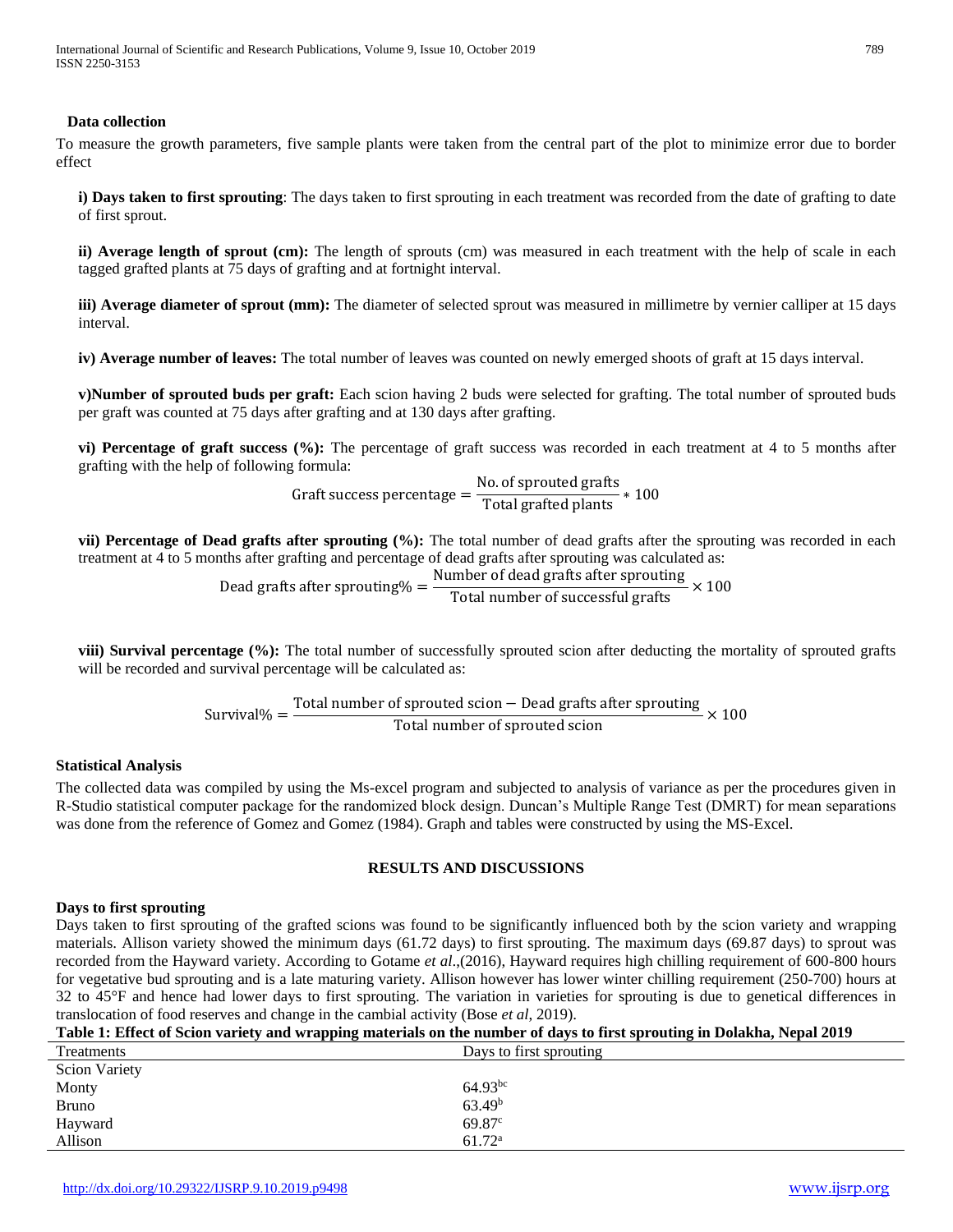| $SEm(\pm)$                | 0.85               |
|---------------------------|--------------------|
| LSD <sub>(0.05)</sub>     | $2.52***$          |
| <b>Wrapping Materials</b> |                    |
| <b>Grafting Tape</b>      | 64.08 <sup>a</sup> |
| Polyethylene Plastic      | 65.92 <sup>b</sup> |
| $SEm(\pm)$                | 0.607              |
| LSD <sub>(0.05)</sub>     | $1.787*$           |
| $CV(\%)$                  | 3.74               |
| Grand Mean                | 65                 |

(Means followed by common letter(s) within columns are non-significantly different based on DMRT at  $P=0.05$ , \*\* significant at 0.01 P level, \*\*\* significant at 0.001 level, SEM: Standard error of mean, CV: Coefficient of Variance

The effect of wrapping materials on days to first sprouting was also found to be significantly different. The grafted scion tied with grafting tape showed minimum days (64.08 days) to first sprout. The grafted scions tied with polyethylene plastic showed significantly maximum days (65.92 days) for the first sprouting of the scion. Early sprouting in grafting tape might be due to higher elasticity which stretches more evenly and uniformly making a tighter seal. According to Hussain *et al*,(2016), the grafting tape prevented the desiccation of the cut surface and early callus formation that has positive effect on cambial activity at the graft union resulting in slightly faster sprouting initiation.

The interactive effect of scion variety and wrapping materials on number of days taken for first sprouting was found non-significant.

# **Sprout length**

At the final observation, the maximum length of sprouts was seen in Allison variety (24.55 cm) making it statistically different from rest of the varieties and the minimum length was observed in Hayward variety (16.45 cm). Varietal characters had a role in the length elongation of the sprouts. The highest length of scion noticed in Allison variety was probably due to earlier callus formation and maximum cambial continuity between rootstock and scion. Bruno showed slow increment in sprout length at the final observation due to early flowering initiation.

The effect of wrapping materials on the length of sprouts was found non-significant at any of the observations. However at the final observation taken at 130 days after grafting, the length of sprouts found on grafting tape and polyethylene plastic was 20.16 cm and 18.57 cm respectively. The interaction between scion variety and wrapping material on the length of sprouts was also found nonsignificant at any of the observations.

| Table 2: Effect of Scion variety and wrapping materials on the average length of sprouts in Dolakha, Nepal, 2019 |  |
|------------------------------------------------------------------------------------------------------------------|--|
|------------------------------------------------------------------------------------------------------------------|--|

|                       | Sprout length(cm) |                   |                   |                    |                    |
|-----------------------|-------------------|-------------------|-------------------|--------------------|--------------------|
| Treatment             | 70 DAG            | <b>85 DAG</b>     | $100$ DAG         | 115 DAG            | 130 DAG            |
| <b>Scion Variety</b>  |                   |                   |                   |                    |                    |
| Monty                 | 1.172             | $4.25^{b}$        | $6.82^{b}$        | $9.523^{b}$        | 17.11 <sup>b</sup> |
| <b>Bruno</b>          | 1.24              | 5.66 <sup>a</sup> | 8.95 <sup>a</sup> | $14.52^{\rm a}$    | $19.35^{b}$        |
| Hayward               | 1.215             | 4.40 <sup>b</sup> | 6.70 <sup>b</sup> | $9.54^{b}$         | $16.45^{b}$        |
| Allison               | 1.26              | 5.46 <sup>a</sup> | 8.69 <sup>a</sup> | 14.97 <sup>a</sup> | $24.55^{\rm a}$    |
| $SEM(\pm)$            | 0.083             | 0.28              | 0.473             | 1.13               | 1.358              |
| LSD <sub>(0.05)</sub> | $0.245$ ns        | $0.844***$        | $1.39***$         | $3.32***$          | $3.99***$          |
| <b>Wrap Materials</b> |                   |                   |                   |                    |                    |
| Grafting tape         | 1.225             | 5.02              | 7.865             | 12.87              | 20.16              |
| Polyethylene plastic  | 1.218             | 4.87              | 7.72              | 11.45              | 18.57              |
| $SEM(\pm)$            | 0.06              | 0.203             | 0.33              | 0.799              | 0.96               |
| LSD <sub>(0.05)</sub> | $0.173$ ns        | $0.59$ ns         | $0.983$ ns        | $2.34$ ns          | $2.82$ ns          |
| $CV(\%)$              | 19.29             | 16.42             | 17.16             | 26.31              | 19.82              |
| Grand Mean            | 1.22              | 4.95              | 7.8               | 12.14              | 19.36              |

(Means followed by common letter(s) within columns are non-significantly different based on DMRT at P=0.05, \*\* significant at 0.01 P level, \*\*\* significant at 0.001 level, SEM: Standard error of mean, CV: Coefficient of Variance

#### **Average diameter of sprouted scion**

The effect of scion variety on the growth of diameter of the sprouted grafts was found significant at 85 days, 100 days and 115 days after grafting and highly significant at 130 days after grafting. At the final observation done at 130 days after grafting, the maximum diameter of the sprouted graft (5.06 mm) was observed in Allison variety followed by Bruno (4.85 mm) and the lowest diameter was observed in Monty variety (4.40 mm). Maximum diameter in Allison might be due to getting maximum time by scion for producing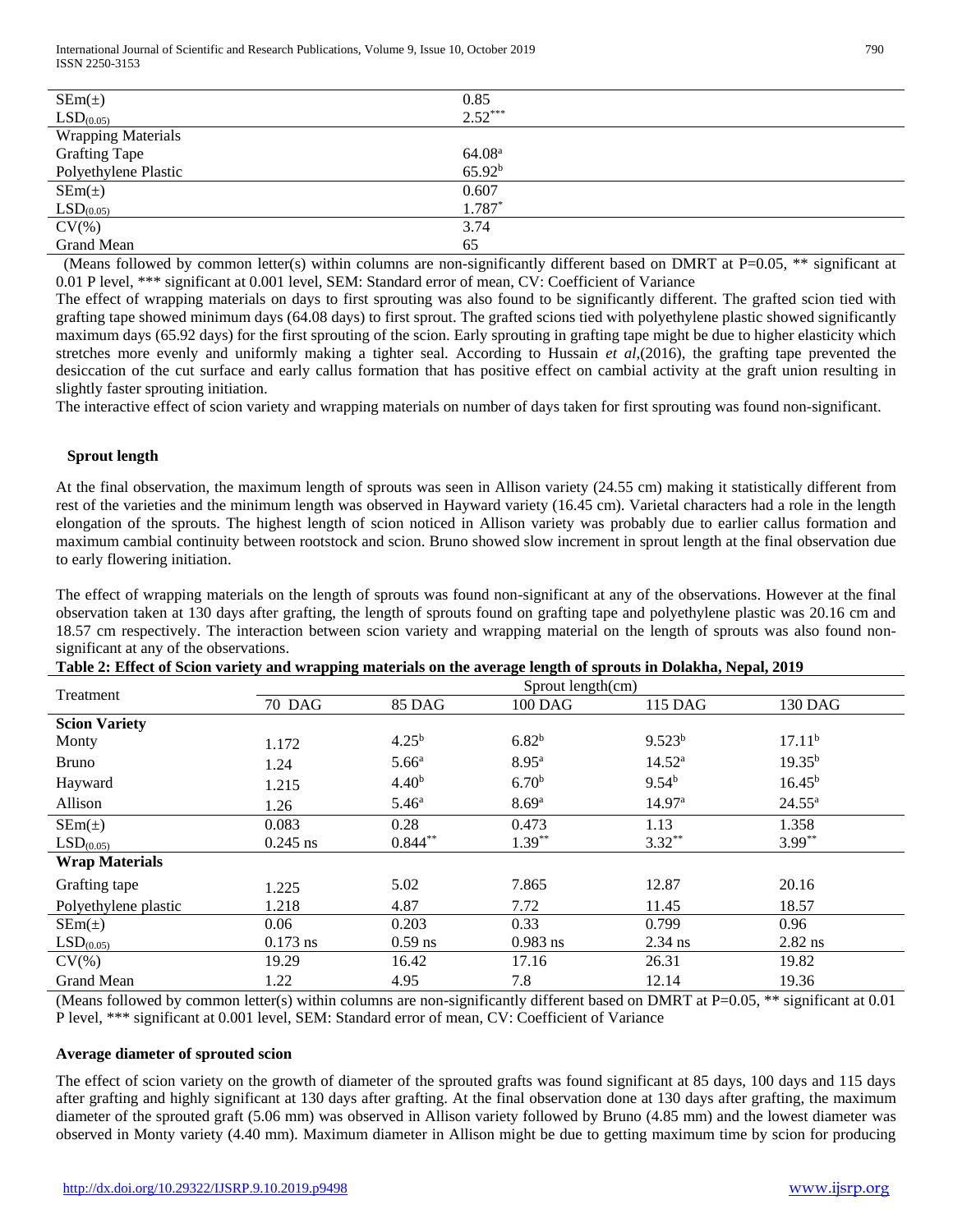International Journal of Scientific and Research Publications, Volume 9, Issue 10, October 2019 791 ISSN 2250-3153

more food through its leaves and excellent physiological condition. Excellent sap flow and continued food supply from stored food that enhanced graft union process resulting in higher growth in diameter of scion (Hartmann et.al, 2007).

The effect of wrapping materials on the growth of the diameter of the sprouted grafts was found non-significant at each observation. Increment in diameter of sprouted scion was solely due to varietal feature and the tying materials had no role in diameter elongation. The interactive effect of scion variety and wrapping materials on diameter of sprouts was also found non- significant at any of the observations.

| Table 3: Effect of scion variety and wrapping materials on average diameter of the sprouts in Dolakha, Nepal 2019 |  |  |  |
|-------------------------------------------------------------------------------------------------------------------|--|--|--|
|-------------------------------------------------------------------------------------------------------------------|--|--|--|

|                       | Average diameter of sprouted scion(mm) |                    |                    |                   |
|-----------------------|----------------------------------------|--------------------|--------------------|-------------------|
| Treatments            | <b>85 DAG</b>                          | $100$ DAG          | 115DAG             | 130DAG            |
| <b>Scion Variety</b>  |                                        |                    |                    |                   |
| Monty                 | $2.72^b$                               | $3.31^{ab}$        | 3.57 <sup>b</sup>  | 4.40 <sup>b</sup> |
| <b>Bruno</b>          | 3.17 <sup>ab</sup>                     | 3.69 <sup>a</sup>  | 4.1 <sup>a</sup>   | 4.85 <sup>a</sup> |
| Hayward               | 2.73 <sup>b</sup>                      | 3.152 <sup>b</sup> | 3.78 <sup>ab</sup> | 4.43 <sup>b</sup> |
| Allison               | 3.30 <sup>a</sup>                      | 3.70 <sup>a</sup>  | 4.23 <sup>a</sup>  | 5.06 <sup>a</sup> |
| $SEM(\pm)$            | 0.146                                  | 0.15               | 0.193              | 0.13              |
| LSD <sub>(0.05)</sub> | $0.43*$                                | $0.436*$           | $0.476*$           | $0.37**$          |
| Wrap materials        |                                        |                    |                    |                   |
| Grafting tape         | 3.07                                   | 3.513              | 3.97               | 4.76              |
| Polyethylene plastic  | 2.94                                   | 3.418              | 3.876              | 4.62              |
| $SEM(\pm)$            | 0.10                                   | 0.11               | 0.11               | 0.09              |
| LSD <sub>(0.05)</sub> | $0.304$ ns                             | $0.324$ ns         | $0.336$ ns         | $0.264$ ns        |
| $CV(\%)$              | 13.90                                  | 12.25              | 11.67              | 7.65              |
| <b>Grand Mean</b>     | 2.978                                  | 3.465              | 3.922              | 4.69              |

(Means followed by common letter(s) within columns are non-significantly different based on DMRT at P=0.05, \*\* significant at 0.01 P level, \*\*\* significant at 0.001 level, SEM: Standard error of mean, CV: Coefficient of Variance

#### **Number of sprouted buds per graft**

Number of sprouted buds per graft is the total number of buds that is sprouted out of two buds per scion. The effect of scion variety on the number of sprouted buds per grafts was found significant both at initial and final observation i.e. at 70 days and 130 days after grafting. At 130 days after grafting, Allison had the maximum number of sprouted buds per graft (1.77) and the minimum number was observed in Monty variety (1.45). Monty showed less number at 130 days which might be due to unfavorable temperature which inhibited bud bursting and higher death of grafts. Ability of two kinds of plants to form a successful graft union is related largely to their natural relationship attributed to rapid callus formation and union of graft that led to higher bud break (Sharma, 2002). The effect of wrapping materials on number of sprouted buds per graft was also found significant at both the observations. At the final observation i.e. at 130 days after grafting, higher number of sprouted buds per graft was observed in grafting tape (1.67) than polyethylene plastic (1.55) which may be due to the formation of earlier cambial contact between two graft components. However, the interaction between scion variety and wrapping materials on number of sprouted buds per graft was not found significant at both the observation.

| Treatments                | No. of sprouted buds per graft |                    |  |  |
|---------------------------|--------------------------------|--------------------|--|--|
|                           | <b>70 DAG</b>                  | 130 DAG            |  |  |
| <b>Scion Variety</b>      |                                |                    |  |  |
| Monty                     | $0.725^{b}$                    | 1.45 <sup>c</sup>  |  |  |
| <b>Bruno</b>              | $0.85^{\rm a}$                 | $1.65^{ab}$        |  |  |
| Hayward                   | $0.675^{\rm b}$                | 1.57 <sup>bc</sup> |  |  |
| Allison                   | $0.875^{\rm a}$                | 1.77 <sup>a</sup>  |  |  |
| $SEM(\pm)$                | 0.041                          | 0.05               |  |  |
| LSD <sub>(0.05)</sub>     | $0.121***$                     | $0.12***$          |  |  |
| <b>Wrapping Materials</b> |                                |                    |  |  |
| <b>Grafting Tape</b>      | $0.85^{\rm a}$                 | 1.67 <sup>a</sup>  |  |  |
| Polyethylene Plastic      | 0.71 <sup>b</sup>              | $1.55^{b}$         |  |  |
| $SEM(\pm)$                | 0.03                           | 0.034              |  |  |
| LSD <sub>(0.05)</sub>     | $0.08***$                      | $0.08*$            |  |  |
| $CV(\% )$                 | 14.944                         | 7.24               |  |  |

#### **Table 4: Effect of scion variety and wrapping materials on number of sprouted buds per graft in Dolakha, Nepal 2019**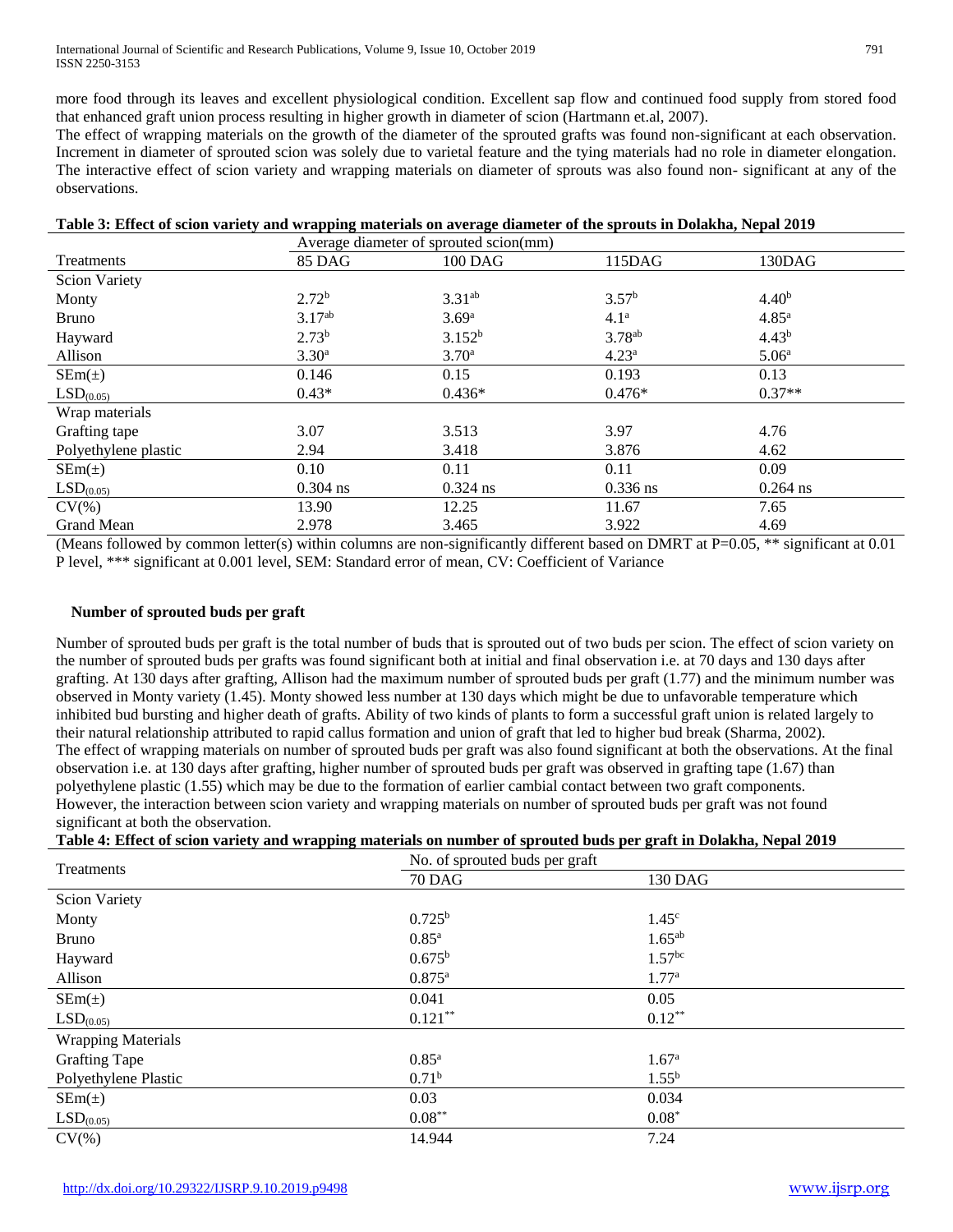Grand Mean 1.612

(Means followed by common letter(s) within columns are non-significantly different based on DMRT at  $P=0.05$ , \*\* significant at 0.01 P level, \*\*\* significant at 0.001 P level, SEM: Standard error of mean, CV: Coefficient of Variance

## **Average number of leaves**

At the final observation, Allison variety showed the highest number of leaves per sapling (9.20) and the minimum data was recorded in Monty Variety (6.25). This higher number of leaves of grafted scion may increase the rate of photosynthesis, and hence increase growth. The varietal character shows differentiated translocation of food materials which also enhances excellent flashing of new leaves (Bose & Howlader, 2018).

Scion tied with grafting tape showed higher number of leaves (8.49) than polyethylene plastic (6.94). The significant result at last two observations might be due to better bud growth and increment in the number of sprouted buds per grafts in grafting tape which subsequently results in higher number of leaves. The elasticity of grafting tape prevent humidity loss and drying of bud sticks, wound tissue over the cut surfaces could be produced more easily for healing(Zenginbal, 2006).

There was no significant difference in the interaction effect of scion variety and wrapping materials at any observation.

|  |  |  | Table 5: Effect of scion variety and wrapping materials on average number of leaves at Dolakha, Nepal 2019 |  |  |
|--|--|--|------------------------------------------------------------------------------------------------------------|--|--|
|--|--|--|------------------------------------------------------------------------------------------------------------|--|--|

| Treatments            | Average number of leaves |                    |                    |                   |                      |
|-----------------------|--------------------------|--------------------|--------------------|-------------------|----------------------|
|                       | <b>70 DAG</b>            | <b>85 DAG</b>      | $100$ DAG          | 115 DAG           | 130 DAG              |
| <b>Scion Variety</b>  |                          |                    |                    |                   |                      |
| Monty                 | 1.521 <sup>a</sup>       | $2.92^{b}$         | 3.937 <sup>b</sup> | 5.17 <sup>b</sup> | $6.25^{\circ}$       |
| <b>Bruno</b>          | 1.728 <sup>a</sup>       | 4.16 <sup>a</sup>  | 5.318 <sup>a</sup> | 6.63 <sup>a</sup> | $7.94$ <sup>ab</sup> |
| Hayward               | 0.93 <sup>b</sup>        | 2.74 <sup>b</sup>  | 4.8 <sup>ab</sup>  | $6.34^{a}$        | 7.46 <sup>bc</sup>   |
| Allison               | 1.81 <sup>a</sup>        | 3.57 <sup>ab</sup> | 5.89a              | 7.01 <sup>a</sup> | 9.20 <sup>a</sup>    |
| $SEM(\pm)$            | 0.197                    | 0.27               | 0.4                | 0.36              | 0.55                 |
| LSD <sub>(0.05)</sub> | $0.58*$                  | $0.816***$         | $1.2^*$            | $1.06*$           | $1.62**$             |
| Wrapping material     |                          |                    |                    |                   |                      |
| Grafting tape         | 1.65                     | 3.43               | 5.37               | 6.78 <sup>a</sup> | 8.49 <sup>a</sup>    |
| Polyethylene plastic  | 1.34                     | 3.26               | 4.59               | 5.78 <sup>b</sup> | 6.94 <sup>b</sup>    |
| $SEM(\pm)$            | 0.14                     | 0.196              | 0.28               | 0.25              | 0.39                 |
| LSD <sub>(0.05)</sub> | $0.41$ ns                | $0.578$ ns         | $0.85$ ns          | $0.75*$           | $1.15*$              |
| $CV(\%)$              | 37.1                     | 23.4               | 23.1               | 16.2              | 20.2                 |
| Grand Mean            | 1.5                      | 3.35               | 4.99               | 6.29              | 7.72                 |

(Means followed by common letter(s) within columns are non-significantly different based on DMRT at P=0.05, \*\* significant at 0.01 P level, \*\*\* significant at 0.001 level, SEM: Standard error of mean, CV: Coefficient of Variance

#### **Percentage of graft success and survived grafts**

Graft success is the total number of successful grafts over total number of grafts per plot at the final observation. Successful grafts were those which had sprouted scion; un-sprouted and dead scions were considered as the failure grafts. The effect of different scion variety on graft success was found significant at the final observation at 130 DAG. Allison variety gave the highest graft success (96.87%) which was statistically at par with Hayward and Bruno. The lowest was recorded from Monty (73.43%). Survived grafts are those saleable grafts obtained excluding the dead graft and the mortality of sprouted grafts. The highest percentage of survived grafts was obtained in Allison variety (93.75%) statistically similar with Hayward (86.75%) and Bruno (85.49%) and the lowest survival was seen in Monty (64.21%). The varietal character matched up with the prevailing atmospheric condition in Allison variety and lead to the less number of un-sprouted grafts and mortality of grafts after sprouting leading to higher graft success. Hayward showed late sprouting but after the fulfillment of chilling period, it also showed significantly higher success percentage. The lowest success percentage observed in Monty was due to higher dead grafts and mortality of sprouted grafts which might be due to unsuitable climatic conditions for graft success leading to graft incompatibility. Hartmann *et al*. 2007) reported that genetic factors had a significant effect on grafting success. The ability of two kinds of plant to form a successful graft union is largely based on their natural relationship(Sharma, 2002).

## **Table 6: Effect of Scion variety and wrapping materials on percentage of graft success and survival percentage in Dolakha, Nepal 2019**

| m<br>(9/6)<br>(96)<br>success<br>5urvived<br>Treatments<br>graft<br>irat<br>. |  |
|-------------------------------------------------------------------------------|--|
|-------------------------------------------------------------------------------|--|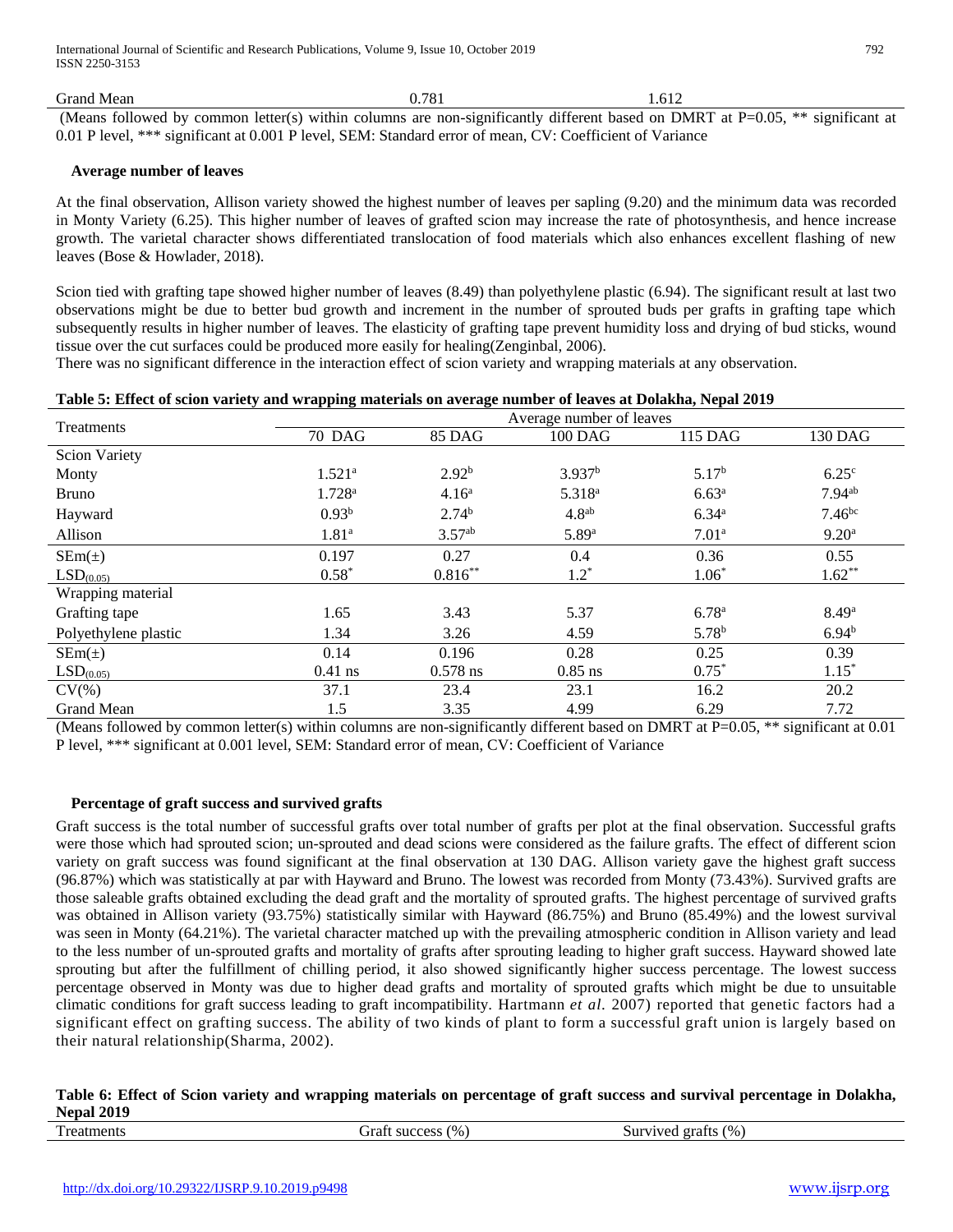International Journal of Scientific and Research Publications, Volume 9, Issue 10, October 2019 793 ISSN 2250-3153

| <b>Scion Variety</b>      |                     |                    |
|---------------------------|---------------------|--------------------|
| Monty                     | 73.437 <sup>b</sup> | $64.212^{b}$       |
| <b>Bruno</b>              | 92.187 <sup>a</sup> | 85.49 <sup>a</sup> |
| Hayward                   | 92.187 <sup>a</sup> | 86.76 <sup>a</sup> |
| Allison                   | 96.875 <sup>a</sup> | 93.75 <sup>a</sup> |
| $SEm(\pm)$                | 2.53                | 3.24               |
| LSD <sub>(0.05)</sub>     | $7.45***$           | $9.53***$          |
| <b>Wrapping Materials</b> |                     |                    |
| <b>Grafting Tape</b>      | 92.187 <sup>a</sup> | $87.01^{\circ}$    |
| Polyethylene Plastic      | 85.156 <sup>b</sup> | 78.08 <sup>b</sup> |
| $SEm(\pm)$                | 1.79                | 2.29               |
| LSD <sub>(0.05)</sub>     | $5.27*$             | $6.74*$            |
| $CV(\%)$                  | 8.08                | 11.1               |
| Grand Mean                | 88.7                | 82.6               |

(Means followed by common letter(s) within columns are non-significantly different based on DMRT at P=0.05, \*\* significant at 0.01 P level, \*\*\* significant at 0.001 level, SEM: Standard error of mean, CV: Coefficient of Variance

The effect of wrapping materials on success also gave the significant result. Tying the graft union with grafting tape gave the significantly higher graft success (92.18%) and survival percentage(87.01%) but the grafted rootstock tied with normal plastic recorded significantly lower graft success (85.15%) and survival percentage(78.08%). The lowest success rate in polyethylene plastic might be due to less tight cambial binding which adversely affected its differentiation to form vascular cambium and associated vascular system and led to comparatively higher death. This may be because the polyethylene plastic did not provide a waterproof barrier, which Lipetz (1970) suggested may be a prerequisite for wound healing. Grafting tape can be stretched over the whole graft union for a complete cover, and it acts as a mechanical barrier preventing the scion from drying out, hence improve grafting survival. Furthermore, it allows for easy and rapid application. The result was in conformity with Zhang & Hao(2015).

# **Percentage of dead grafts after sprouting:**



**Figure 2: Percentage of dead grafts after sprouting**

The highest mortality was obtained in Monty variety (16.70%) while the lowest was seen in Allison variety (3.12%) at the final observation. The prevailing temperature and humidity might not be optimum for Monty variety which could not ensure better movement of water and nutrients towards leaves and photosynthates away from the leaves leading to higher death of the sprouts.

## **CONCLUSION**

Based on the result of this experiment, Allison variety was the superior variety in terms of graft success and other growth parameters under the climatic condition of Dolakha and grafting tape was better than locally used polyethylene plastic due to its tight cambial binding for the large scale propagation of tongue grafting in Kiwifruit.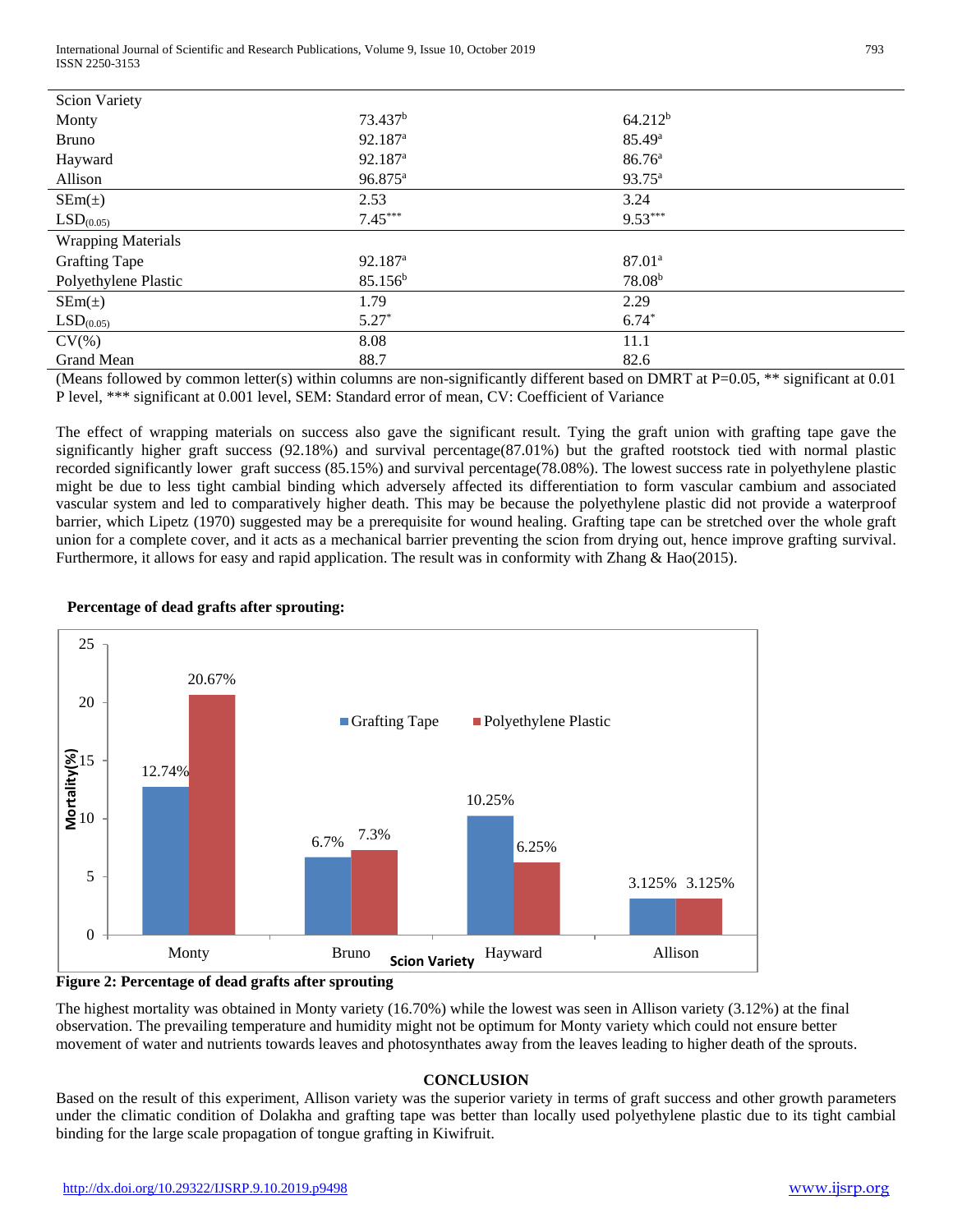# ACKNOWLEDGMENT

The author deeply acknowledges Prime Minister Agriculture Modernization Project and Agriculture and Forestry University, Rampur, Chitwan, Nepal and Temperate Fruits Rootstock Development Centre, Boch, Dolakha for technical supports and giving access to experimental plot and materials.

#### **REFERENCES**

Bose, S. K., Ghosh, K., & Howlader, P. (2019). Effect of Variety and Rootstock Age on the Success and Survivability of Epicotyl Grafting in Mango. *Journal of Agricultural Research Advances* , 13-25.

Crowhurst, N., Whittaker, D., & Gardner, R. (1992). The Genetic Origin of Kiwifruit. *Acta Horticulturae* , 61-62.

Dhakal, S. P. (2018). *An introduction of Kiwifruit and Cultivation Technology.* Charikot, Nepal: Temperate fruits rootstock development centre.

FAOSTAT (2013/2014). Retrieved from Food and Agriculture Organization of the United states: http://faostat.fao.org/

Gotame, T. P., Gautam, I. P., Subedi, G., Dhakal, M., & Sapkota, S. (2016). *Kiwifruit Production Technology*. Lalitpur, Nepal: Nepal Agricultural Research Council, Horticulture Research Division

Hartmann, H. T., Kester, D. E., Davies, F. T., & Geneve, R. L. (2007*). Plant Propagation Principles and Practices.* New Delhi, India: Prentice Hall Pvt.Ltd.

Lipetz, J. (1970). Wound Healing in Higher Plants. *International Review of Cytology 27,* 1–28.

MOAD. (2016/17)*. Statistical Information on Nepalese Agriculture*. Singha Durbar Kathmandu, Nepal: Monitoring, Evaluation and Statistics Division ,Government of Nepal.

Mohammadi, J., & Abdi Senehkouhi, M. (1993). *Kiwifruit Cultivation.* Tehran, Iran: Farhang-e Jame Press.

Morton, F. J(2004). *Fruits of Warm Climate.* Miami:Creative Resorce System Inc.

Pope, T. E., & McFadden, S. E. (1960). Preliminary Comparison of Wrapping Materials in Grafting Pecans. *Florida state Horticultural Society* , 332-334.

Richardson, D. P., Ansell, J., & Drummond, L. N. (2018). The Nutritional and Health Attributes of Kiwifruit: a Review. *European Journal of Nutrition 57* , 2659–2676 Sharma, R. R. (2002). *Propagation of Horticultural Crops: Principles and Practices.* Ludhiana, India: Kalyani Publishers.

Sims, B. J. (2011). *Rooting Evaluation of Kiwifruit (Actinidia chinensis) and Effects of Anaerobiosis on Bud Break*(Master's thesis). Auburn University, Auburn, Alabama.

Syamal, M., Maurya, V., & Joshi, M. (2013). Effect of Method and Time of Propagation in Bael Under Different Growing Condition. *Indian Journal of Horticulture , 70*, 127-129

Zhang, R., & Hao, M. (2015). Evaluation of Epicotyl Grafting on 22 to 55 day old Pecan. *Hort Technology*, 25(3), 392-396.

Zenginbal, H.,Celik H., & Ozcan, M. (2006). The Effect of Tying and Wrapping Materials and Their Color on Budding Success in Kiwifruit. *Turkish Journal of Agriculture and Forestry,* 30(1), 119-124.

#### **AUTHORS**

**First Author** – Divya Pandey, Bachelors of Science in Agriculture, Agriculture and Forestry University.<divyaa.pandeyy@gmail.com> **Second Author** – Bishal Shrestha, M.Sc.Ag(Horticulture),Department of Horticulture, Agriculture and Forestry University <bshrestha@afu.edu.np>

**Third Author** – Madan Sapkota, Bachelors of Science in Agriculture, Agriculture and Forestry University <sapkotamadan999@gmail.com>

Fourth Author- Sarita Banjade ,Bachelors of Science in Agriculture, Agriculture and Forestry University [saritabanjade166@gmail.com](saritabanjade166@gmail.com%20)

**Correspondence Author** –Divya Pandey[,divyaa.pandeyy@gmail.com,](divyaa.pandeyy@gmail.com) +977-9843202740